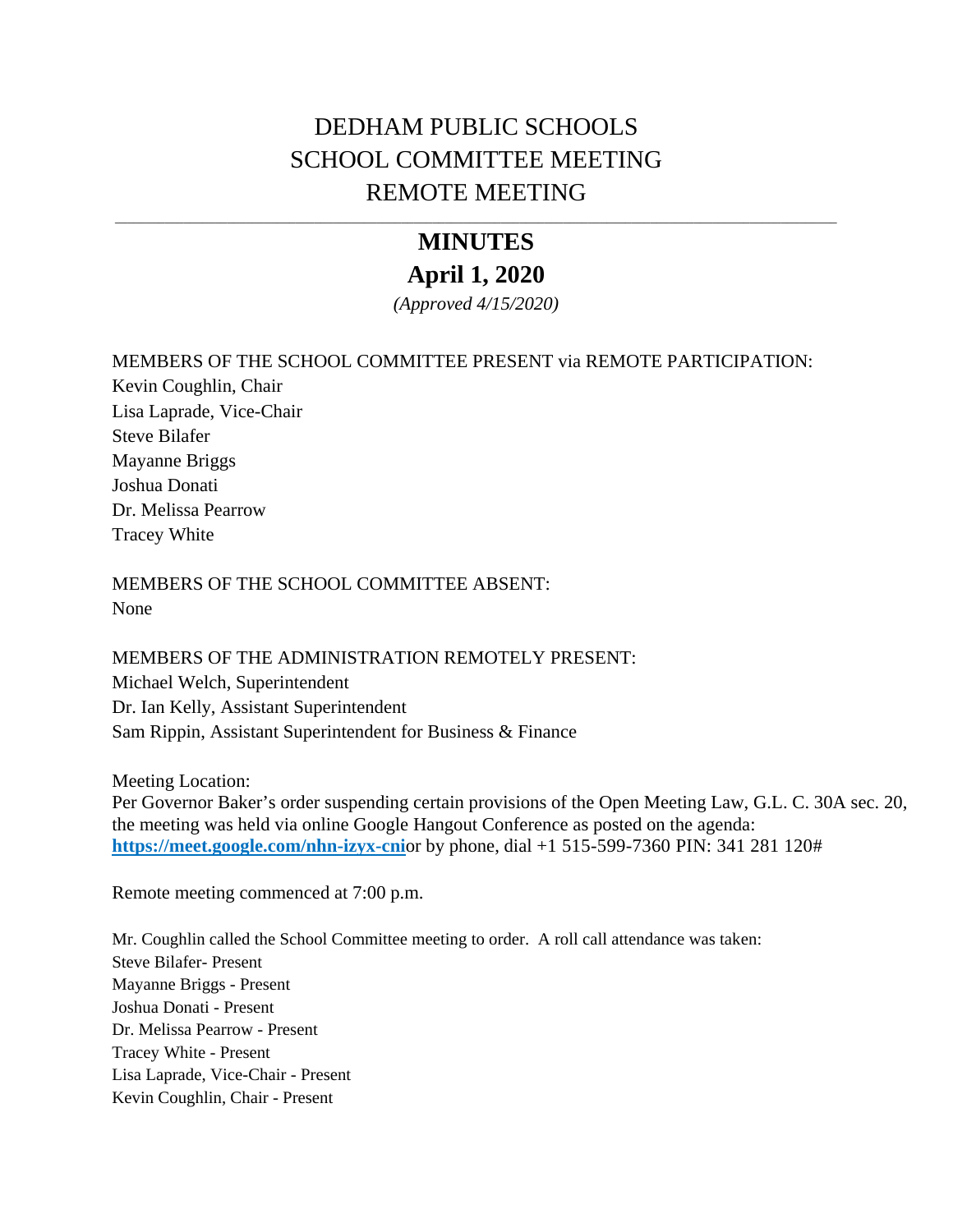Mr. Coughlin read the following statement regarding the remote meeting:

Pursuant to Governor Baker's March 12, 2020 Order Suspending Certain Provisions of the Open Meeting Law, G.L. c. 30A, §18, and the Governor's March 15, 2020 Order concerning imposition on strict limitations on the number of people that may gather in one place, meetings in the Town of Dedham are being conducted via remote participation to the greatest extent possible. No in-person attendance of members of the public will be permitted, but every effort will be made to ensure that the public can adequately access the proceedings as provided for in the Order. We have arranged for a call-in number for those who would like to listen to this meeting. While it is possible that some members of the public may be invited to comment, it is also possible that despite our best efforts, we are not able to provide for real-time involvement, we will post a recording of this meeting as soon as we are able.

# **Reports**

Update on School Closure due to Coronavirus – Superintendent Michael J. Welch Superintendent Welch thanked all educators and staff for continuing to work during this difficult time. He also thanked parents for homeschooling their students.

The Superintendent is working and moving forward with the acronym ECEC in mind

- E- Equity
- C- Communications
- E- Engagement
- C-Connections

He provided the following updates to the School Committee:

- Yesterday 250 students were served Food Service "Grab and Go" meals
- Comcast is offering free Internet and hotspot services
- All school buildings are closed to all non-essential personnel
- Central Office is open with limited staff during the week from 8:00am-1:00pm
- All educators are engaged and working from home
- Supt. Welch is working with the Dedham Education Association on a Memorandum of Agreement to create boundaries and balance for teacher work loads
- Technology, Counseling and Special Education departments are working on policies and procedures around parameters for two-way video
- Supt. Welch is working closely with other Town Boards to stay connected
- Mr. Rippin is working on projected impact costs for the remainder of FY20 and FY21 budgets

Dr. Pearrow stated she would like careful consideration given to how home/school work is being accounted for noting parents are doing the best they can. Supt. Welch stated that he is suggesting a credit or incomplete award system, which leaves the door open for students to complete work.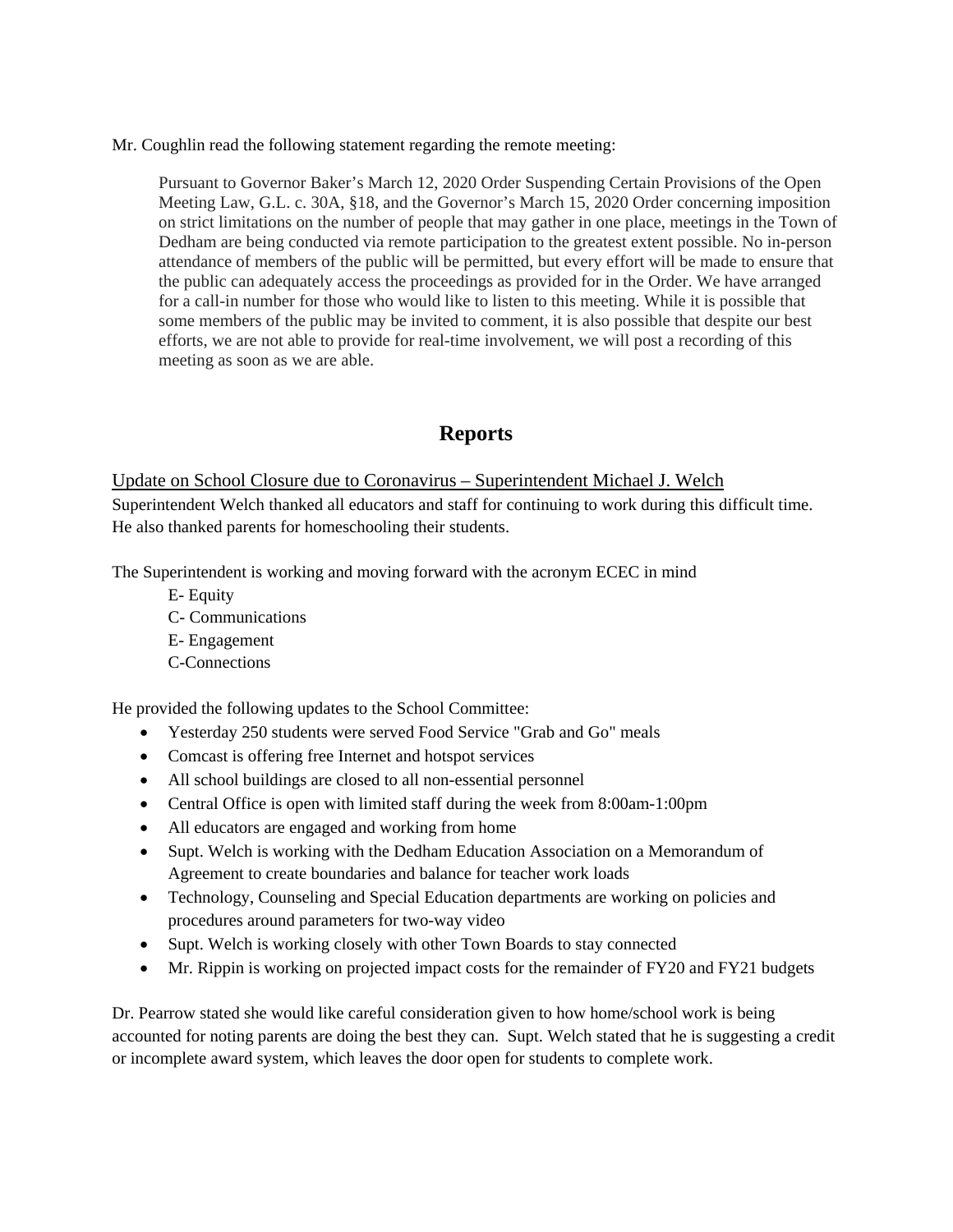Ms. White complimented the School Department for being ahead of the curve in technology. Many other districts are following Dedham's lead. Supt. Welch thanked Dr. Ian Kelly and his staff for their work creating the Curriculum website.

Mr. Bilafer asked if there were ways the Committee could help. Supt. Welch noted his concern of budget timelines and hearings being pushed back and is worried on how this may affect the FY21 budget proposal. He asked if the Committee could stay connected with the public on this issue and engage their support.

Ms. Laprade stated that, as a parent, she feel sit has been very helpful to be included in teacher emails to students.

#### Discussion and Vote on Continued Pay for Dedham School Employees

Supt. Welch noted since the close of school on March 13, 2020 the School Department has continued to pay its employees. He is seeking a vote tonight to continue to pay staff.

Mr. Rippin elaborated on some budget items being taken into consideration

- Connolly Bus transportation costs for the month are approximately \$175,000
- He is working with a collaborative of 13 towns to create a settlement with Connolly that will satisfy both parties' needs
- The same type of settlement is being worked out for YCN and Van Pool transportation services
- Most districts are continuing to pay employees through May 1, 2020
- Other considerations- most employees are still working/working from home, unemployment is self-funded, not looking to furlough staff

Supt. Welch noted that he is looking for an endorsement to pay base salary only and does not include before and after care at the ECEC.

Mr. Donati asked if there will be lost revenue from bus fees. Mr. Rippin stated there would, but that the district does not rely heavily on these fees. He feels that the settlement with Connolly Bus will offset the lost funds.

Mr. Donati asked if the district were still collecting before and after school care fees at the ECEC. Mr. Rippin summed up the following with regards to fees:

- There will be lost revenue from lunch fees
- Bussing fees are \$1/day any refunds provided will be based on that number
- Preschool/childcare tuition is billed monthly
	- o March tuition has been collected
		- o Not asking for April payments
		- o People who paid in full will be in consideration for a refund

Mr. Bilafer asked if spring sports fees have been collected. Mr. Rippin stated that any spring sports fees collected would be in consideration for a refund if the season is cancelled.

Mr. Rippin will provide an overview of the implications to the FY20 and FY21 budget at the next meeting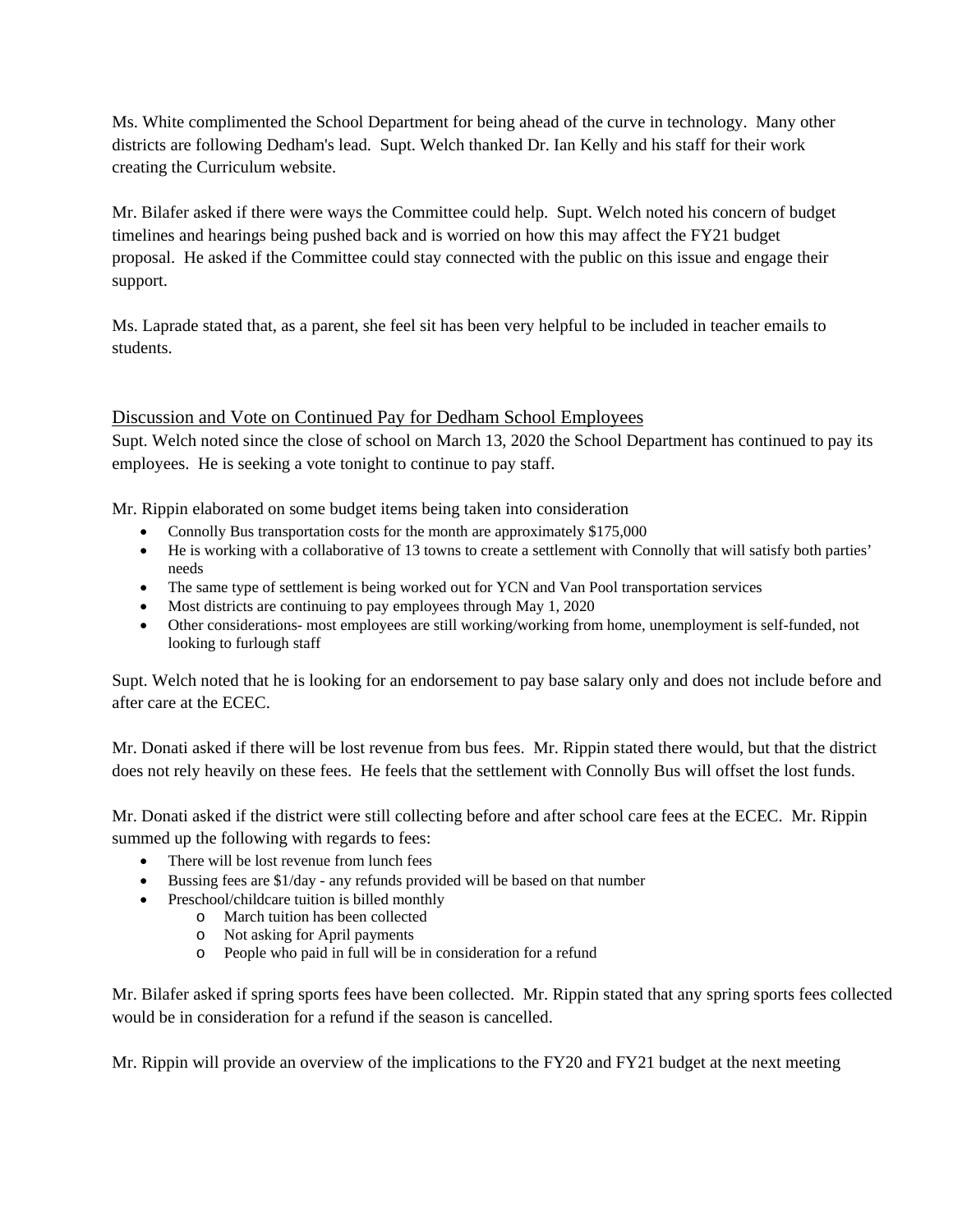Ms. White motioned to continue paying Dedham school employees during the school closure period, Ms. Laprade second; a roll call vote was taken:

Steve Bilafer- Yes Mayanne Briggs - Yes Joshua Donati - Yes Dr. Melissa Pearrow - Yes Tracey White - Yes Lisa Laprade, Vice-Chair - Yes Kevin Coughlin, Chair - Yes **Motion passed 7-0** 

## **Old/New Business**

#### Discussion and Vote on 2020 School Facilities Master Plan Update

Supt. Welch explained the 2020 update to the School Facilities Master Plan must be voted on and submitted with the Statement of Interest (SOI) to the Massachusetts School Building Authority. The due date for the SOI has been pushed out to Wednesday, May 6. No further discussion occurred.

Ms. Briggs motioned to approve the 2020 update to the School Facilities Master Plan, Mr. Bilafer second; a roll call vote was taken:

Steve Bilafer- Yes Mayanne Briggs - Yes Joshua Donati - Yes Dr. Melissa Pearrow - Yes Tracey White - Yes Lisa Laprade, Vice-Chair - Yes Kevin Coughlin, Chair - Yes **Motion passed 7-0** 

Discussion of upcoming Student Opportunity Act (SOA) Chapter 70 Funding submission Supt.Welch explained to the Committee that a district plan for the additional funds being received from the Student Opportunity Act was due to the Department of Education by April 1. The Commissioner of Education advised that a postponement of the due date is in legislation and a new date will be provided.A vote on the district's plan will be required by the Committee.

### Discussion and Vote on Proposed Amendments to The Education Cooperative Collaborative Agreement

The Town of Medway has joined The EducationalCooperative (TEC), forcing changes to the Collaborative agreement. A vote must be taken by each district on the proposed language changes to the contract. No further discussion occurred.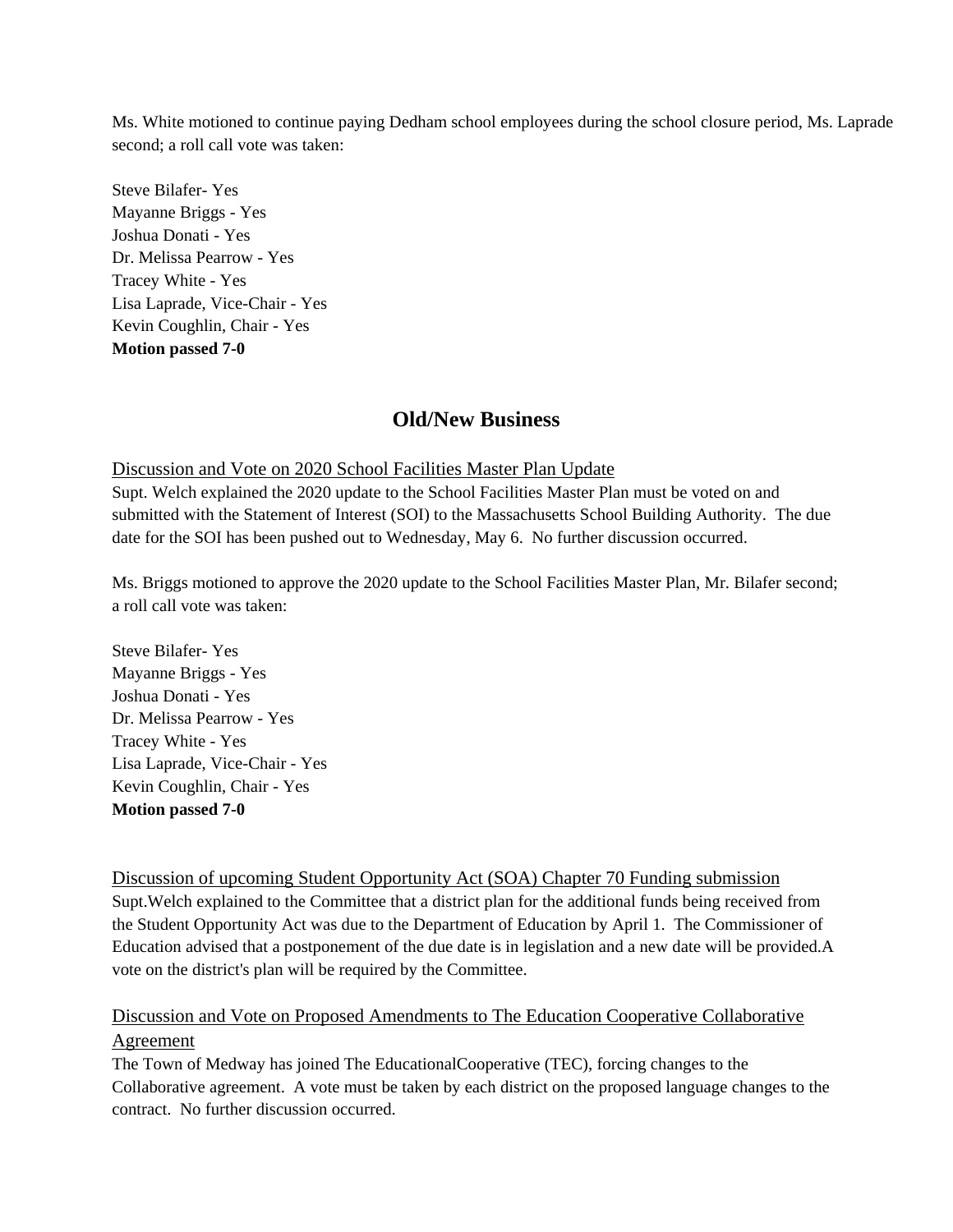Ms. White motioned to accept the proposed changes to the agreement with The Education Cooperative, Ms. Briggs second; a roll call vote was taken:

Steve Bilafer- Yes Mayanne Briggs - Yes Joshua Donati - Yes Dr. Melissa Pearrow - Yes Tracey White - Yes Lisa Laprade, Vice-Chair - Yes Kevin Coughlin, Chair - Yes **Motion passed 7-0** 

#### **Minutes**

Ms. Laprade motioned to approve the minutes from the meeting on February 26, 2020, Mr. Bilafer second; a roll call vote was taken:

Steve Bilafer- Yes Mayanne Briggs - Yes Joshua Donati - Yes Dr. Melissa Pearrow - Yes Tracey White - Yes Lisa Laprade, Vice-Chair - Yes Kevin Coughlin, Chair - Yes **Motion passed 7-0** 

Ms. Briggs motioned to approve the minutes from the meeting on March 4, 2020, Ms. Laprade second; a roll call vote was taken:

Steve Bilafer- Yes Mayanne Briggs - Yes Joshua Donati - Yes Dr. Melissa Pearrow - Yes Tracey White - Yes Lisa Laprade, Vice-Chair - Yes Kevin Coughlin, Chair - Yes **Motion passed 7-0** 

Ms. White motioned to approve the minutes from the remote meeting on March 15, 2020, Ms. Briggs second; a roll call vote was taken:

Steve Bilafer- Yes Mayanne Briggs - Yes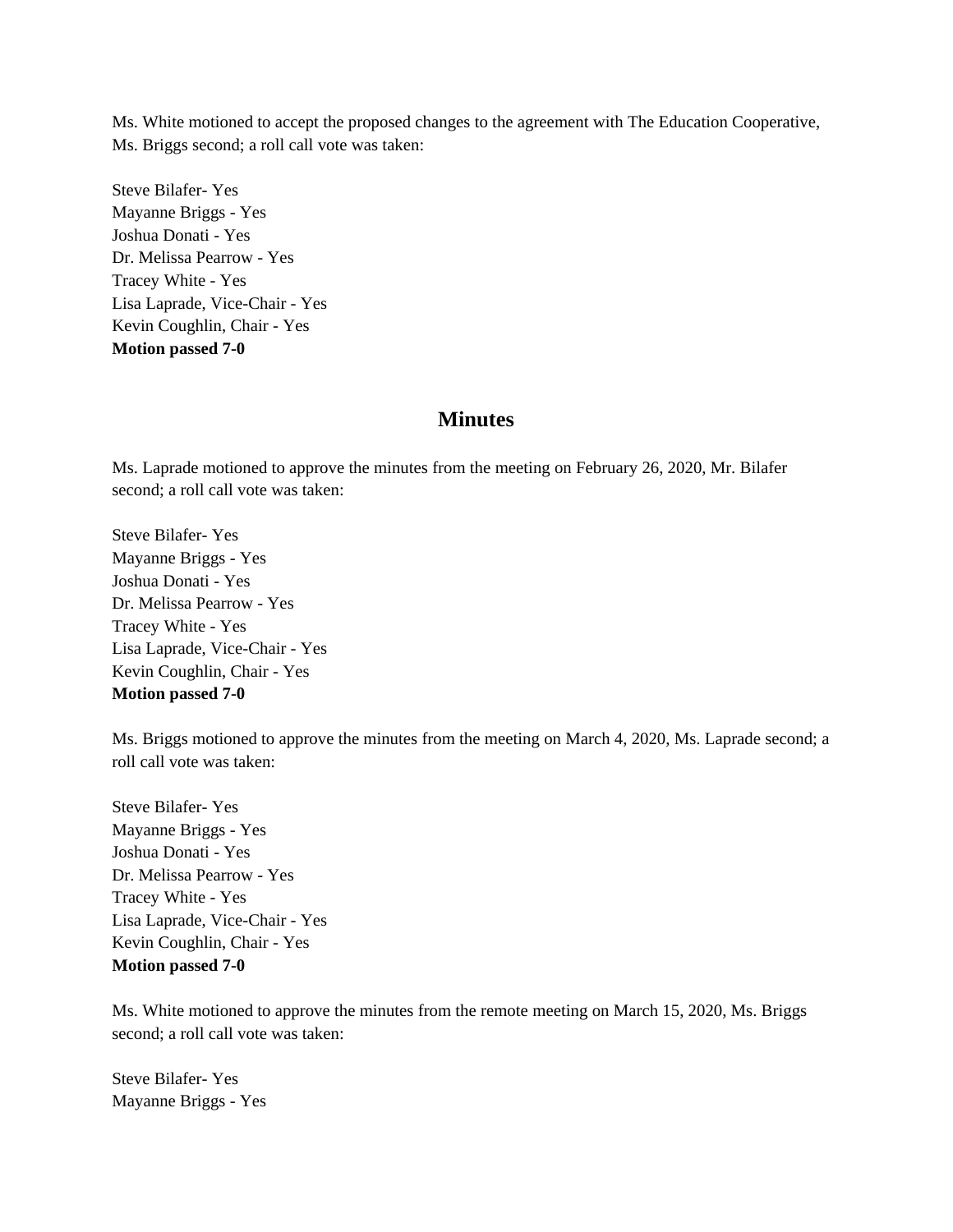Joshua Donati - Yes Dr. Melissa Pearrow - Yes Tracey White - Yes Lisa Laprade, Vice-Chair - Yes Kevin Coughlin, Chair - Yes **Motion passed 7-0** 

#### **Donations**

Dr. Pearrow motioned with grateful appreciation to approve a donation in the amount of \$3,025 from the Dedham Educational Partnership to the High School and Middle School Orchestra to support the purchase of two oboes and reeds, Mr. Bilafer second; a roll call vote was taken:

Steve Bilafer- Yes Mayanne Briggs - Yes Joshua Donati - Yes Dr. Melissa Pearrow - Yes Tracey White - Yes Lisa Laprade, Vice-Chair - Yes Kevin Coughlin, Chair - Yes **Motion passed 7-0** 

Ms. White motioned with grateful appreciation to approve a donation in the amount of \$1,000 from the Alumni Association to Dedham High School to support the Dedham Storytellers program, Ms. Briggs second; a roll call vote was taken:

Steve Bilafer- Yes Mayanne Briggs - Yes Joshua Donati - Yes Dr. Melissa Pearrow - Yes Tracey White - Yes Lisa Laprade, Vice-Chair - Yes Kevin Coughlin, Chair - Yes **Motion passed 7-0** 

### **Acknowledgements and Announcements**

Supt. Welch noted that continued payments will be made to support The Education Collaborative

Mr. Bilafer acknowledged the thoughtful and considerate letters from seniors expressing concerns about the ending of their senior year. The Committee will try to provide clarity around this situation as it becomes available and will try to give them the best senior closing possible.

Ms. White expressed empathy to all students missing out on their final year in their current school.